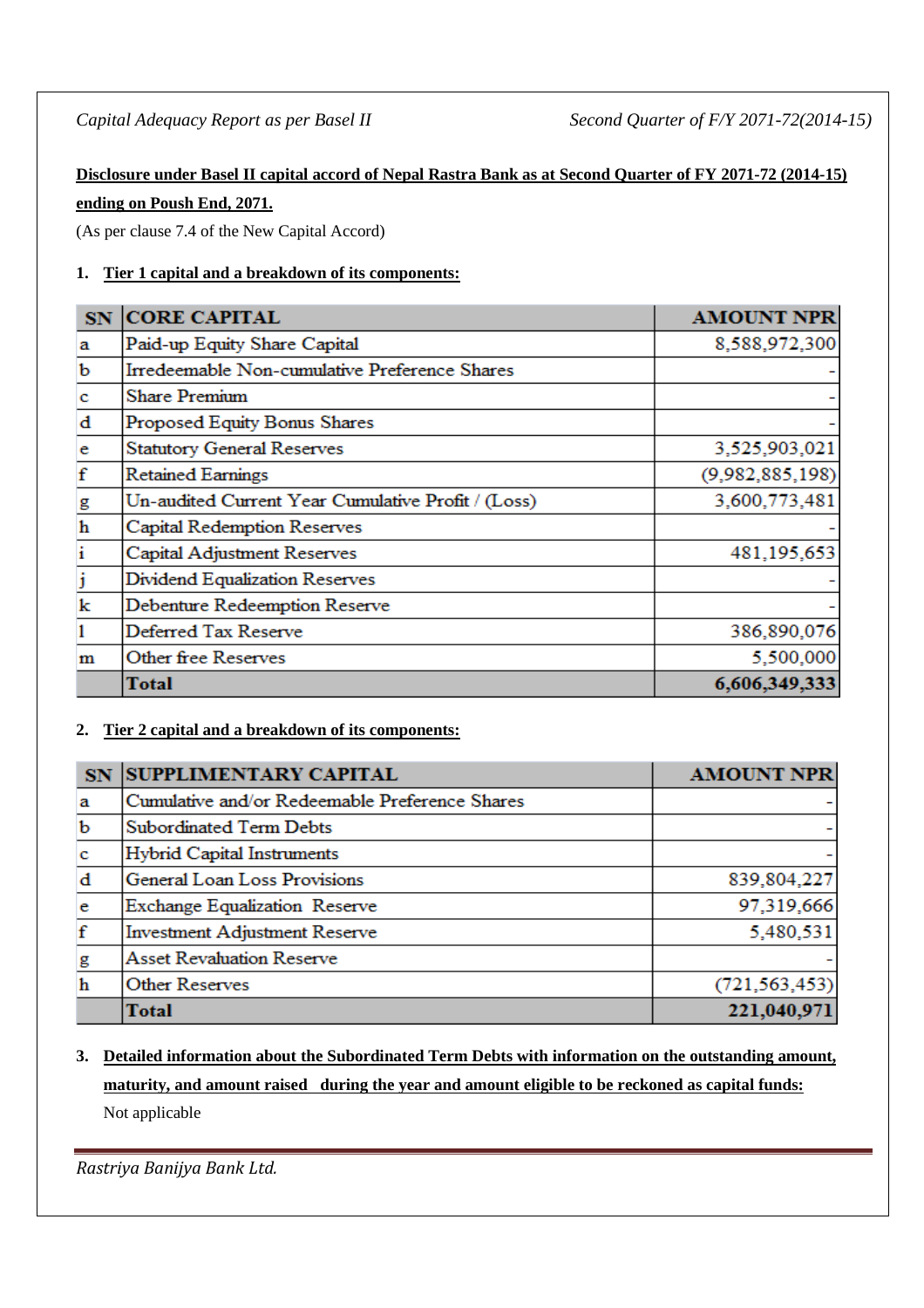## **4. Deductions from capital:**

| SN           | <b>DEDUCTION FOR CORE CAPITAL</b>                                | <b>AMOUNT NPR</b> |
|--------------|------------------------------------------------------------------|-------------------|
| a            | Goodwill                                                         |                   |
| b            | <b>Fiticious Assets</b>                                          |                   |
| $\mathbf{c}$ | Investment in Equity of Licensed Financial Intitutions           | 8,974,282         |
| d            | Investment in Equity of Institutions with Financial Interests    | 36,250,000        |
| $\mathbf{e}$ | Investment in Equity of Institutions in excess of the Limits     |                   |
| $\mathbf f$  | Investments arising out of Underwriting Commitments              |                   |
| g            | Reciprocal Crossholdings                                         |                   |
| $\mathbf h$  | Purchase of Land and Buildings in Excess of Limit and Unutilized |                   |
| i            | <b>Other Deductions</b>                                          |                   |
|              | <b>Adjustment under Pillar II</b>                                |                   |
|              | Less: Shortfall in Provision (6.4a 1)                            |                   |
|              | Less: Loans and Facilities extended to Related Parties and       | 2,048,782         |
|              | Total                                                            | 47,273,064        |

## **5. Total qualifying capital fund: NPR . 6,780,117,240**

**6. Capital adequacy ratios: 10.09%**

| <b>CAPITAL ADEQUACY RATIOS</b>                                | <b>Current Quarter</b> |
|---------------------------------------------------------------|------------------------|
| Tier 1 Capital to Total Risk Weighted Exposures (After Bank's |                        |
| adjustments of Pillar II)                                     | 9.76%                  |
| Tier 1 and Tier 2 Capital to Total Risk Weighted              |                        |
| Exposures (After Bank's adjustments of Pillar II)             | 10.09%                 |

## **7. Risk weighted exposures for Credit Risk, Operational Risk and Market Risk:**

| <b>SN</b> | <b>RISK WEIGHTED EXPOSURES</b>                                                                                               | <b>AMOUNT (NPR)</b> |
|-----------|------------------------------------------------------------------------------------------------------------------------------|---------------------|
| a         | Credit Risk                                                                                                                  | 54,479,129,358      |
| b         | <b>Operational Risk</b>                                                                                                      | 8,200,140,519       |
| c         | Market Risk                                                                                                                  | 75,412,515          |
|           | Adjustment under Pillar II                                                                                                   |                     |
|           | Add: 4 % of the total Risk Weighted Exposures for unsatisfactory overall<br>risk management policies and procedures (6.4a 9) | 2,510,187,296       |
|           | Add: % oTotal Deposit RWE due to insufficient Liquid Assets (6.4a 6)                                                         |                     |
|           | Add : 4% of Gross total Income of Previous Financial Year for<br>Inadequate Operational Risk Management Process(6.4a 7)      | 1,919,468,499       |
|           | Total Risk Weighted Exposures (After Banks adjustment of Pillar II)                                                          | 67,184,338,186      |

*Rastriya Banijya Bank Ltd.*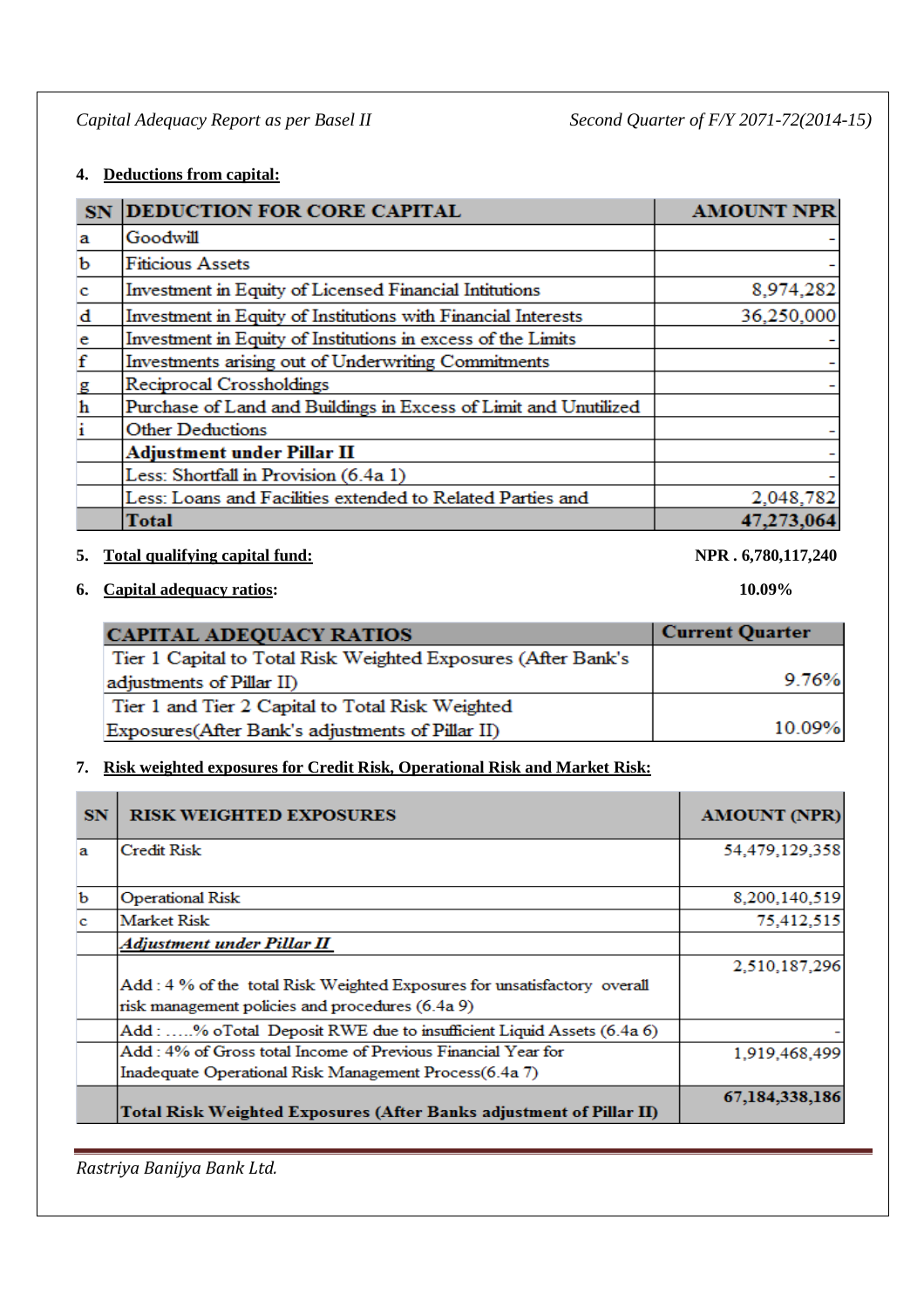### **8. Risk Weighted Exposures under each of 11 categories of Credit Risk:**

|    | <b>SN</b> Particulars                   | <b>AMOUNT (NPR)</b> |
|----|-----------------------------------------|---------------------|
| 1  | Claims on govt. and central bank        |                     |
| 2  | Claims on other official entities       |                     |
| 3  | Claims on banks                         | 932,384,279         |
| 4  | Claims on corporate and securities firm | 18,303,921,127      |
| 5  | Claims on regulatory retail portfolio   | 22,088,125,982      |
| 6  | Claim secured by residential properties | 2,568,799,878       |
| 7  | Claims secured by commercial real state | 1,051,964,642       |
| 8  | Past due claims                         | 295,491,685         |
| 9  | High risk claims                        | 2,289,545,153       |
| 10 | Other assets                            | 4,692,848,033       |
| 11 | Off Balance sheet items                 | 2,256,048,581       |
|    | <b>Total</b>                            | 54,479,129,358      |

#### **9. Total risk weighted exposure calculation table:**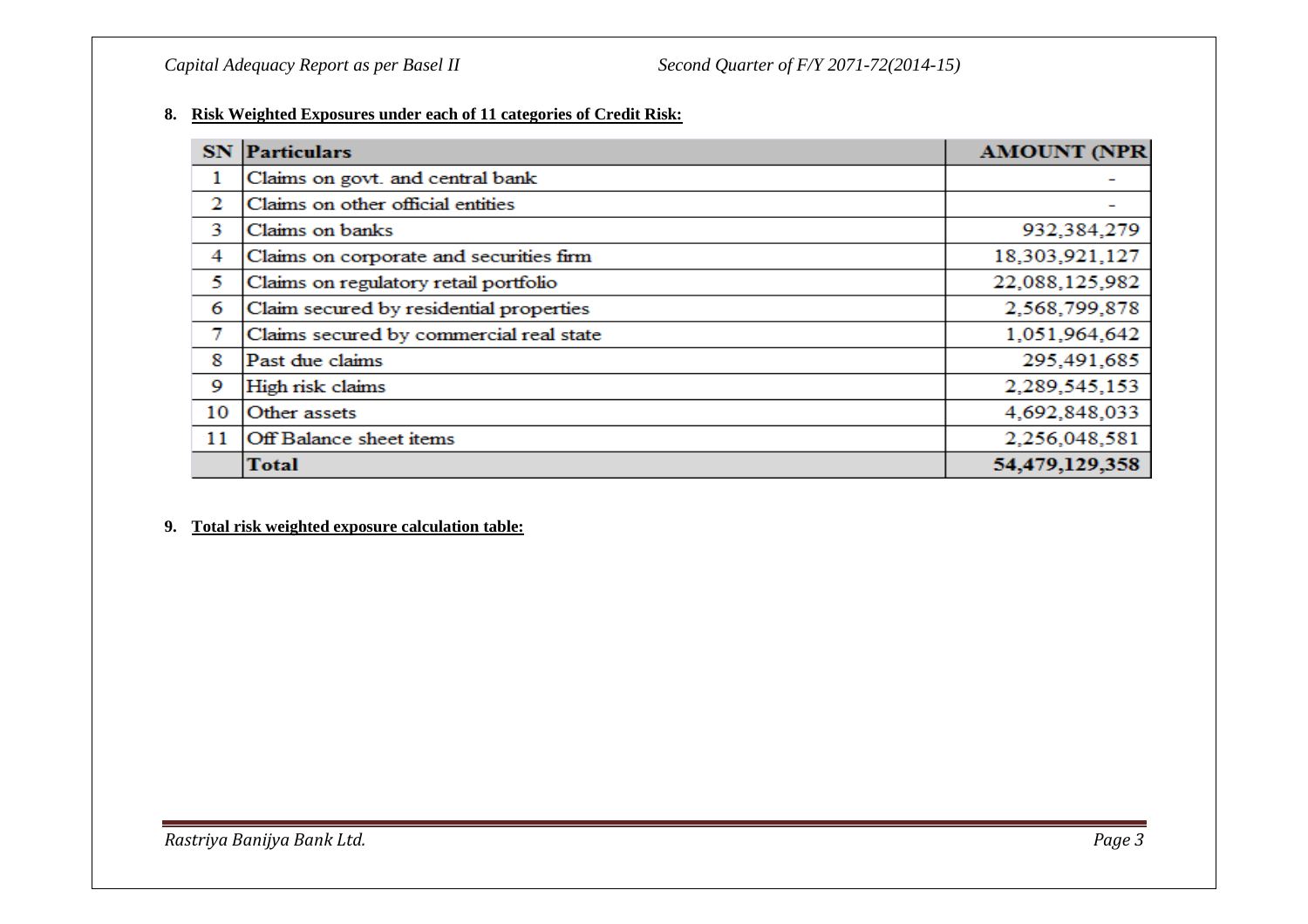| Capital Adequacy Report as per Basel II<br>Second Quarter of F/Y 2071-72(2014-15)                                                 |                   |                                     |                          |                          |                       |                                          |
|-----------------------------------------------------------------------------------------------------------------------------------|-------------------|-------------------------------------|--------------------------|--------------------------|-----------------------|------------------------------------------|
| <b>2071 Poush</b>                                                                                                                 |                   |                                     |                          |                          |                       |                                          |
| <b>Assets</b>                                                                                                                     | <b>Book Value</b> | <b>Specific</b><br><b>Provision</b> | <b>Eligible CRM</b>      | <b>Net Amount</b>        | <b>Risk</b><br>Weight | <b>Risk Weighted</b><br><b>Exposures</b> |
| <b>On Balance Sheet Transactions</b>                                                                                              | (a)               | <b>(b)</b>                          | $\left($ c $\right)$     | $(d)=(a)-(b)-(c)$        | (e)                   | $(f) = (d)^*(e)$                         |
| <b>Cash Balance</b>                                                                                                               | 3,145,183,138     | ÷.                                  |                          | 3,145,183,138            | 0%                    |                                          |
| Balance with Nepal Rastra Bank (NRB)                                                                                              | 7,739,887,663     | $\sim$                              | ÷                        | 7,739,887,663            | 0%                    | $\sim$                                   |
| Gold                                                                                                                              |                   | $\sim$                              | $\sim$                   |                          | 0%                    | $\sim$                                   |
| Investments in Government of Nepal Bonds                                                                                          | 30,437,140,946    | ÷                                   | ÷                        | 30,437,140,946           | 0%                    | $\sim$                                   |
| All Claims on Government of Nepal                                                                                                 | 6,447,771,582     | $\sim$                              | ÷                        | 6,447,771,582            | 0%                    | $\sim$                                   |
| <b>Investments</b> in NRB Bonds                                                                                                   |                   | $\sim$                              | $\overline{\phantom{a}}$ |                          | 0%                    | ÷.                                       |
| All Claims on Nepal Rastra Bank                                                                                                   | $\sim$            | $\sim$                              | ٠                        | $\sim$                   | 0%                    | ÷.                                       |
| Claims on Foreign Government and Central Banks (ECA rating 0-1)                                                                   | $\sim$            | $\sim$                              | ÷                        | $\sim$                   | 0%                    | $\sim$                                   |
| Claims on Foreign Government and Central Banks (ECA rating 2)                                                                     |                   |                                     |                          |                          | 20%                   |                                          |
| Claims on Foreign Government and Central Banks (ECA rating 3)                                                                     | ÷                 | $\sim$                              | ٠                        | $\sim$                   | 50%                   | ÷                                        |
| Claims on Foreign Government and Central Banks (ECA rating 4 - 6)                                                                 | $\sim$            | $\overline{\phantom{0}}$            | $\overline{\phantom{0}}$ | $\overline{a}$           | 100%                  | $\sim$                                   |
| Claims on Foreign Government and Central Banks (ECA rating 7)                                                                     | $\sim$            |                                     |                          |                          | 150%                  | ÷,                                       |
| Claims on BIS, IMF, ECB, EC and Multilateral Development Banks                                                                    | $\sim$            | $\sim$                              | ÷.                       | $\overline{\phantom{a}}$ | 0%                    | ÷                                        |
| Claims on Other Multilateral Development Banks                                                                                    | $\sim$            | $\sim$                              | $\overline{\phantom{0}}$ | $\sim$                   | 100%                  | $\sim$                                   |
| Claims on Public Sector Entities (ECA rating 0-1)                                                                                 | $\sim$            | $\equiv$                            | L,                       |                          | 20%                   | ÷.                                       |
| Claims on Public Sector Entities (ECA rating 2)                                                                                   | $\sim$            | $\sim$                              | ÷.                       | $\overline{\phantom{a}}$ | 50%                   | $\sim$                                   |
| Claims on Public Sector Entities (ECA rating 3-6)                                                                                 |                   |                                     | $\sim$                   |                          | 100%                  |                                          |
| Claims on Public Sector Entities (ECA rating 7)                                                                                   | 1,049,108,628     | 4,975,000                           | ÷                        | 1,044,133,628            | 150%                  | 1,566,200,442                            |
| Claims on Domestic Banks that fulfill Capital Adequacy Requirement                                                                | 1,446,960,774     | ÷                                   | ÷,                       | 1,446,960,774            | 20%                   | 289,392,155                              |
|                                                                                                                                   |                   |                                     |                          |                          |                       |                                          |
| Claims on Domestic Banks that do not fulfill Capital Adequacy Requirement                                                         | 291,243,660       |                                     |                          | 291,243,660              | 100%                  | 291,243,660                              |
| Claims on Foreign Banks (ECA rating 0-1)                                                                                          | 1,286,276,782     | $\sim$                              | $\overline{\phantom{a}}$ | 1.286.276.782            | 20%                   | 257, 255, 356                            |
| Claims on Foreign Banks (ECA rating 2)                                                                                            | 10,051,302        | ÷                                   | $\overline{a}$           | 10,051,302               | 50%                   | 5,025,651                                |
| Claims on Foreign Banks (ECA rating 3-6)                                                                                          | 116,547,727       | 27,080,271                          | $\sim$                   | 89,467,457               | 100%                  | 89,467,457                               |
| Claims on Foreign Banks (ECA rating 7)                                                                                            |                   | ۰                                   |                          |                          | 150%                  |                                          |
| Claims on Foreign Banks established in SAARC Region with buffer capital of<br>1% over the regulatory requirement of their country |                   |                                     |                          |                          | 20%                   |                                          |
| <b>Claims on Domestic Corporates</b>                                                                                              | 16,741,490,484    | $\overline{\phantom{0}}$            | 3,769,800                | 16,737,720,685           | 100%                  | 16,737,720,685                           |
| Claims on Foreign Corporates (ECA rating 0-1)                                                                                     |                   | $\sim$                              | L.                       |                          | 20%                   |                                          |
| Claims on Foreign Corporates (ECA rating 2)                                                                                       | $\sim$            | $\sim$                              | ä,                       | $\sim$                   | 50%                   | $\sim$                                   |
| Claims on Foreign Corporates (ECA rating 3 -6)                                                                                    |                   | ۰                                   |                          |                          | 100%                  |                                          |
| Claims on Foreign Corporates (ECA rating 7)                                                                                       |                   | $\sim$                              | $\overline{a}$           |                          | 150%                  |                                          |
| Regulatory Retail Portfolio (Not Overdue)                                                                                         | 38,570,718,124    |                                     | 9,119,883,482            | 29,450,834,643           | 75%                   | 22,088,125,982                           |
|                                                                                                                                   |                   | $\overline{\phantom{a}}$            |                          |                          | 100%                  |                                          |
| Regulatory Retail Portfolio Except for Granularity<br>Claims Secured by Residential Properties                                    | 4,281,333,129     | $\sim$                              | ÷.                       | 4,281,333,129            | 60%                   | 2,568,799,878                            |
| Claims not fully Secured by Residential Properties                                                                                |                   | $\sim$                              | ÷                        | $\sim$                   | 150%                  | $\sim$                                   |
| Claims Secured by Residential Properties (Overdue)                                                                                | 49.824.362        | 49,824,362                          |                          |                          | 100%                  |                                          |
| Claims Secured by Commercial Real Estate                                                                                          | 1,051,964,642     |                                     | ÷                        | 1,051,964,642            | 100%                  | 1,051,964,642                            |
|                                                                                                                                   |                   |                                     |                          |                          |                       |                                          |
| Past due Claim (Except for claims secured by Residetial Properties)                                                               | 2,415,115,170     | 2,218,120,714                       |                          | 196,994,457              | 150%                  | 295,491,685                              |
| <b>High Risk Claims</b>                                                                                                           | 1,526,363,435     | $\sim$                              | ÷                        | 1,526,363,435            | 150%                  | 2,289,545,153                            |
| Investments in Shares and Capital Instruments of company listed in Stock<br>Exchange                                              | 37,740,680        | $\overline{\phantom{a}}$            | L,                       | 37,740,680               | 100%                  | 37,740,680                               |
| Investments in Shares and Capital Instruments of company not listed in Stock<br><b>Exchange</b>                                   | 11,141,000        | 13,088,000                          |                          |                          | 150%                  |                                          |
| Employee Loans secured by residnetial properties                                                                                  |                   |                                     | ٠                        |                          | 60%                   | ÷                                        |
| Interest Receivable/Claims on Government securities                                                                               | 63,764,691        |                                     | $\sim$                   | 63,764,691               | 0%                    |                                          |
| Cash and Other transit items in receivable                                                                                        | 439,568,111       | 35,792,009                          | ÷                        | 403,776,102              | 20%                   | 80,755,220                               |
| <b>Other Assets</b>                                                                                                               | 17.030.486.752    | 12,456,134,619                      |                          | 4,574,352,132            | 100%                  | 4,574,352,132                            |
| <b>Total</b>                                                                                                                      | 134,189,682,783   | 14,805,014,974                      | 9,123,653,281            | 110,262,961,527          |                       | 52,223,080,778                           |

*Rastriya Banijya Bank Ltd. Page 4*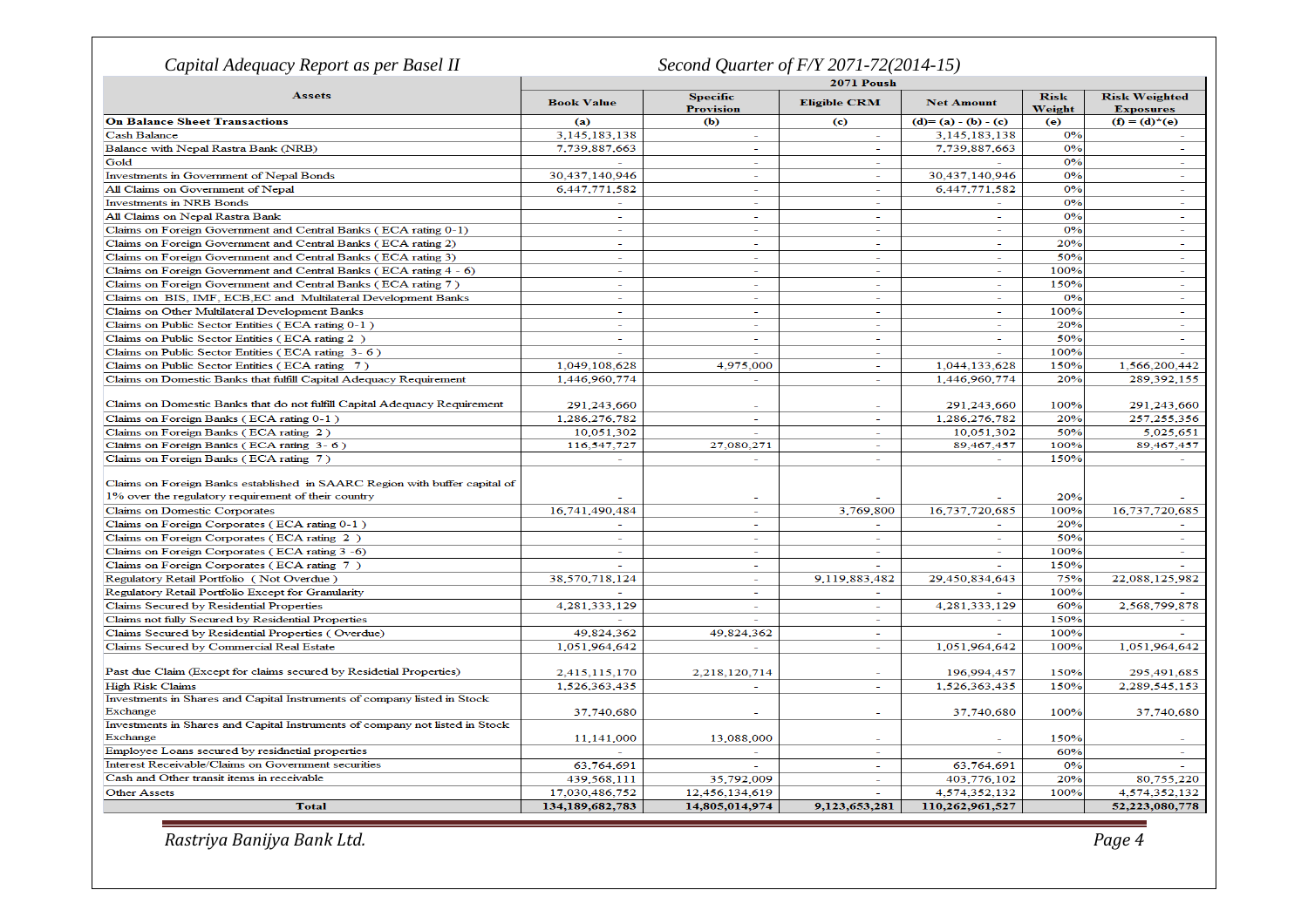| Capital Adequacy Report as per Basel II                                     | Second Quarter of F/Y 2071-72(2014-15) |                              |                          |                   |                       |                                          |  |
|-----------------------------------------------------------------------------|----------------------------------------|------------------------------|--------------------------|-------------------|-----------------------|------------------------------------------|--|
|                                                                             | 2071 Poush                             |                              |                          |                   |                       |                                          |  |
| <b>Assets</b>                                                               | <b>Book Value</b>                      | <b>Specific</b><br>Provision | <b>Eligible CRM</b>      | <b>Net Amount</b> | <b>Risk</b><br>Weight | <b>Risk Weighted</b><br><b>Exposures</b> |  |
| <b>Off Balance Sheet Transactions</b>                                       | (a)                                    | $\overline{(\mathbf{b})}$    | (c)                      | $(d)=(a)-(b)-(c)$ | (e)                   | $(f) = (d)^*(e)$                         |  |
| <b>Revocable Commitments</b>                                                | ä,                                     | ÷.                           | $\sim$                   |                   | 0%                    | ÷.                                       |  |
| <b>Bills Under Collection</b>                                               | 103,761,272                            | ÷.                           |                          | 103,761,272       | 0%                    |                                          |  |
| Forward Exchange Contract Liabilities                                       | $\sim$                                 | $\sim$                       |                          | ÷.                | 10%                   | ٠                                        |  |
| LC Commitments with Original Maturity Upto 6 months- Domestic               |                                        |                              |                          |                   |                       |                                          |  |
| counterparty                                                                | 769,348,374                            | $\sim$                       | 70,394,575               | 698,953,800       | 20%                   | 139,790,760                              |  |
| -Foreign Counterparty (ECA 0-1)                                             |                                        | $\sim$                       |                          |                   | 20%                   |                                          |  |
| -Foreign Counterparty (ECA 2)                                               |                                        | ÷.                           |                          | ÷                 | 50%                   | Ξ                                        |  |
| -Foreign Counterparty (ECA 3 -6)                                            | $\sim$                                 | $\sim$                       | $\sim$                   | ÷.                | 100%                  | ٠                                        |  |
| -Foreign Counterparty (ECA 7)                                               |                                        | $\overline{\phantom{a}}$     | $\sim$                   |                   | 150%                  |                                          |  |
| LC Commitments with Original Maturity Over 6 months - Domestic              |                                        |                              |                          |                   |                       |                                          |  |
| counterparty                                                                | 67,469,712                             | $\sim$                       | $\sim$                   | 67,469,712        | 50%                   | 33,734,856                               |  |
| -Foreign Counterparty (ECA 0-1)                                             | $\sim$                                 | $\overline{a}$               |                          | Ξ                 | 20%                   |                                          |  |
| -Foreign Counterparty (ECA 2)                                               |                                        | $\overline{a}$               | $\sim$                   | $\overline{a}$    | 50%                   | Ξ                                        |  |
| -Foreign Counterparty (ECA 3-6)                                             |                                        | $\overline{a}$               |                          | $\overline{a}$    | 100%                  | $\overline{a}$                           |  |
| -Foreign Counterparty (ECA 7)                                               | $\sim$                                 | $\sim$                       | $\sim$                   | ÷.                | 150%                  | ÷.                                       |  |
| Bid Bod, Performance Bond and Counter Guarantee                             |                                        |                              |                          |                   |                       |                                          |  |
| - Domestic Counterparty                                                     | 1,539,228,960                          | $\overline{\phantom{a}}$     | 81,066,057               | 1,458,162,903     | 50%                   | 729,081,452                              |  |
| -Foreign Counterparty (ECA 0-1)                                             |                                        | $\overline{\phantom{0}}$     |                          |                   | 20%                   |                                          |  |
| -Foreign Counterparty (ECA 2)                                               | $\sim$                                 | $\sim$                       | $\overline{\phantom{a}}$ | $\blacksquare$    | 50%                   | ÷.                                       |  |
| -Foreign Counterparty (ECA 3 -6)                                            |                                        | $\mathbf{r}$                 | $\overline{\phantom{a}}$ | $\blacksquare$    | 100%                  | ÷                                        |  |
| -Foreign Counterparty (ECA 7)                                               |                                        | $\overline{a}$               |                          | ٠                 | 150%                  | ٠                                        |  |
| <b>Underwritting Commitments</b>                                            | $\sim$                                 | $\sim$                       | $\sim$                   | ٠                 | 50%                   | ٠                                        |  |
| Lending of Banks Securities or Posting of Securities as Collateral          |                                        | $\sim$                       | $\sim$                   | ٠                 | 100%                  | ٠                                        |  |
| Repurchase agreements, assets sale with recourse                            | $\mathbf{r}$                           | $\sim$                       | $\overline{a}$           | L.                | 100%                  |                                          |  |
| <b>Advance Payment Guarantee</b>                                            | 110,976,299                            | $\sim$                       | $\sim$                   | 110,976,299       | 100%                  | 110,976,299                              |  |
| <b>Financial Guarantee</b>                                                  |                                        | $\sim$                       | $\overline{\phantom{a}}$ |                   | 100%                  |                                          |  |
| Acceptances and Endorsements                                                | $\sim$                                 | $\sim$                       |                          | ÷                 | 100%                  | ÷                                        |  |
| Unpaid Portion of Partly paid shares and securities                         |                                        | $\mathbf{r}$                 | $\sim$                   |                   | 100%                  |                                          |  |
| Irrevocable Credit Commitments (short term)                                 | 3,027,014,142                          | $\mathbf{r}$                 | $\sim$                   | 3,027,014,142     | 20%                   | 605,402,828                              |  |
| Irrevocable Credit Commitments (long term)                                  |                                        | $\sim$                       | $\sim$                   |                   | 50%                   |                                          |  |
| Claims on foreign bank incorporated in SAARC region operating with a buffer |                                        |                              |                          |                   |                       |                                          |  |
| of 1% above their respective regulatory capital requirement                 |                                        |                              |                          |                   | 20%                   |                                          |  |
| Other Contingent Liabilities                                                | 637,062,386                            | $\overline{\phantom{a}}$     | $\overline{\phantom{a}}$ | 637,062,386       | 100%                  | 637,062,386                              |  |
| <b>Unpaid Guarantee Claims</b>                                              |                                        | $\overline{a}$               |                          |                   | 200%                  |                                          |  |
| <b>Total</b>                                                                | 6,254,861,145                          |                              | 151,460,632              | 6,103,400,513     |                       | 2,256,048,581                            |  |

*Rastriya Banijya Bank Ltd. Page 5*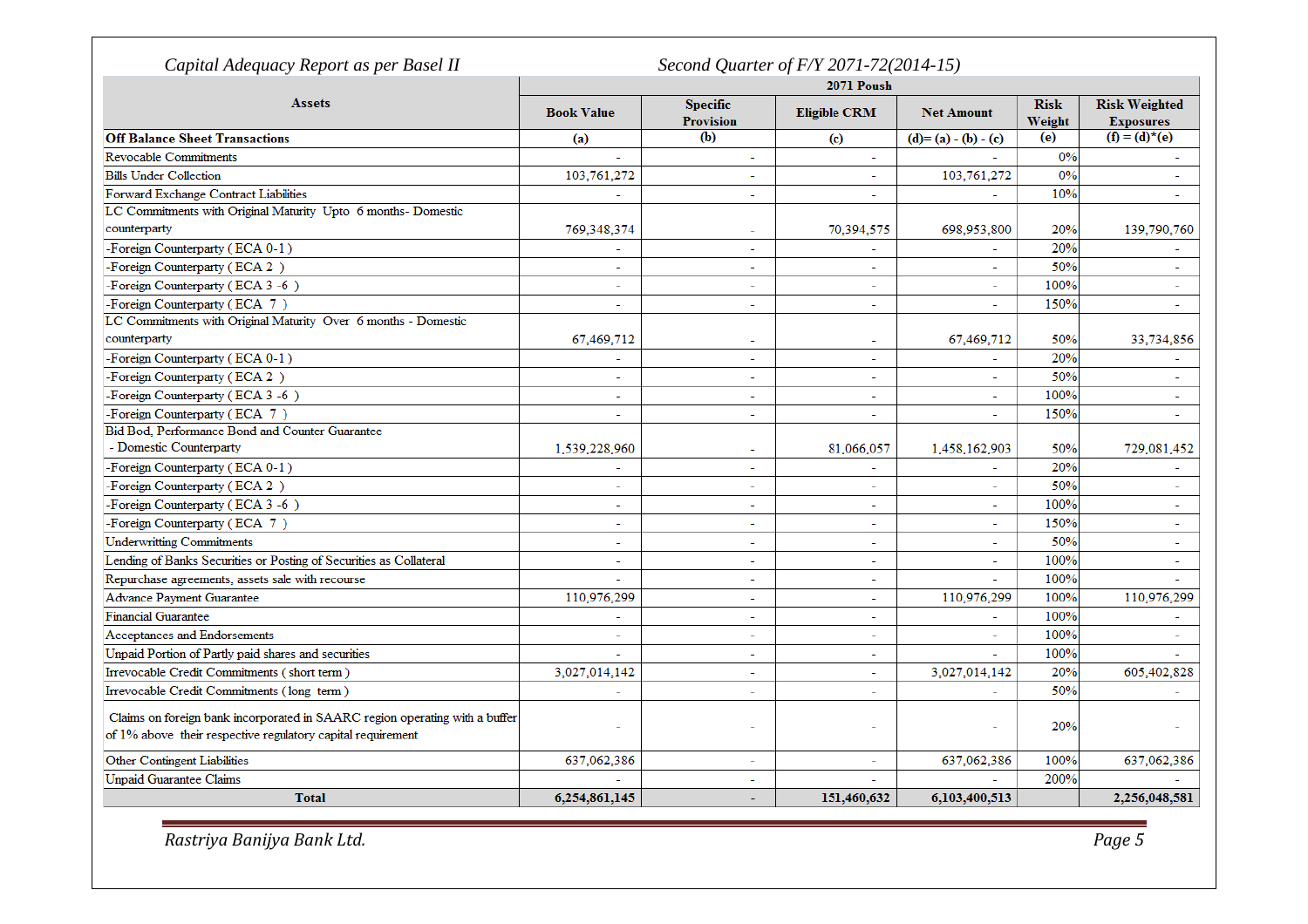| 10. Amount of NPA: \ | Gross: NPR 2,464,939,532 |               | Net: NPR 196,994,457 |
|----------------------|--------------------------|---------------|----------------------|
| 11. NPA ratios:      | Gross: $3.74\%$          | Net: $0.31\%$ |                      |

#### **12. Movement of NPA:**

#### **AMOUNT (NPR)**

|                             | <b>Poush 2071</b> | Ashwin 2071   | <b>Changes</b> |
|-----------------------------|-------------------|---------------|----------------|
| <b>Non-performing Loans</b> | <b>Gross</b>      | <b>Gross</b>  |                |
|                             | 2,464,939,532     | 2,402,796,344 | 62,143,188     |
| Restructured Loan           | 215,544,814       | 268,944,903   | (53, 400, 089) |
| Substandard loan            | 255,994,376       | 205,092,070   | 50,902,305     |
| Doubtful Loan               | 157,039,875       | 84,414,895    | 72,624,980     |
| Loss Loan                   | 1,836,360,467     | 1,844,344,475 | (7,984,008)    |

#### **13. Write off of loans & Interest suspense:**

Loans were not written off during this quarter. Balance of Interest suspense account as on this quarter end is NPR. 11,519,280,822.

| <b>Particulars</b>       | <b>Poush 2071</b> | Ashwin 2071    | Changes    |
|--------------------------|-------------------|----------------|------------|
| <b>Interest Suspense</b> | 11,519,280,822    | 11,466,207,568 | 53,073,253 |

### **14. Movement in Loan loss provisions and interest suspense:**

Loan Loss Provision as on end of this quarter is NPR. 3,132,296,771. It has been decreased by NPR 246,237,233 in this quarter as compared to last quarter.

| <b>Particulars</b>        | <b>Poush 2071</b> | Ashwin 2071   | Changes              |
|---------------------------|-------------------|---------------|----------------------|
| Total Loan Loss provision | 3,132,296,77      | 3,378,534,005 | (233)<br>$(246,2)$ . |

*Rastriya Banijya Bank Ltd. Page 6*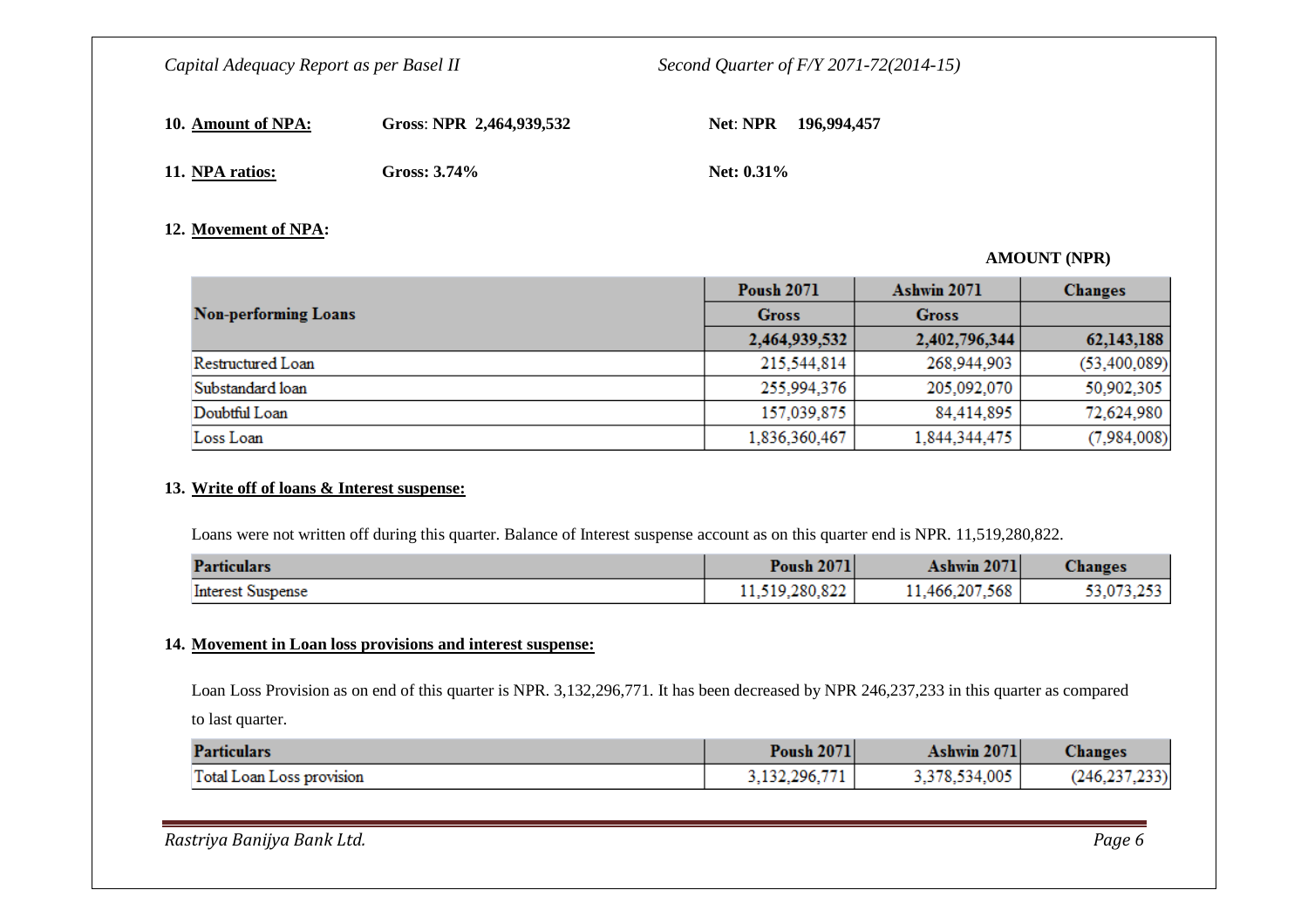### **15. Detail of additional Loan Loss provision:**

Additional loan loss provision of Rs. 230,025,661.38 has been provided above minimum requirement of NRB directives on pass loan category.

#### **16. Segregation of investment portfolio into Held for trading, Held to maturity and Available for sale category:**

All the investments are classified as held to maturity category except holding in banks, financial Institution and organized bodies which are categorized as available for sale.

#### **17. Risk Management System:**

The Bank is fully owned by the Government of Nepal. The Capitalization Plan of the bank has been successfully implemented increasing its capital base. The Board of Directors and the Management of the Bank are responsible for implementing and strengthening Risk Management Systems.

#### **Credit risk management system:**

- • Risk Management Committee, Central Credit Committee chaired by CEO, DGM level Credit Committee, Credit Committee at Department level, Regional Office Credit Committee, Branch Office Credit Committee and Credit Chief are responsible at different level to identify and implement tools to mitigate credit risk.
- $\bullet$  Credit is approved, disbursed, monitored and reviewed following credit approval, disbursement, monitoring and review procedures described in the "Credit Manual 2060" and internal circular issued by the management from time to time.
- Risk Management Committee and Loan Recovery and Debt Restructuring Committee are responsible to identify large and problematic loans and to recovery write off of such loan.
- Credit concentration is monitored periodically and the bank bears a highly diverse credit portfolio with large number of borrowers.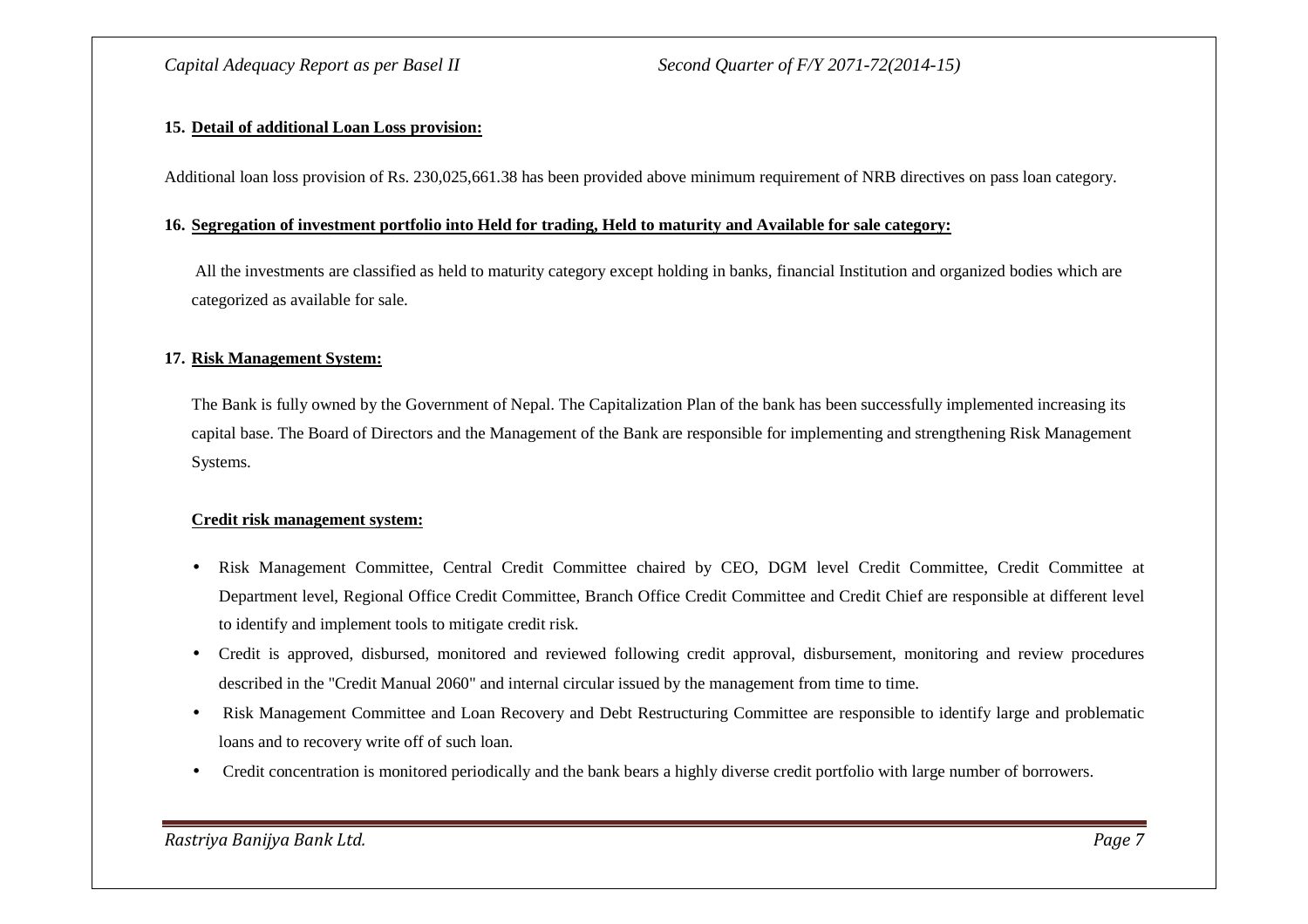The responsibility for review of investment on half yearly basis has been vested to Internal Audit Department by the Treasury and •Investment Manual of the Bank. The investment review report is submitted to Nepal Rastra Bank and Treasury Department by the Internal Audit Department on half yearly basis.

### **Market Risk Management Systems:**

- • The Bank uses the liquidity table and gap analysis for management of market risk. The Bank has its own Investment and Treasury Operations Manual as a guiding document for the management of market risk.
- $\bullet$  Assets and Liabilities Committee (ALCO) has been established to review the interest rate exposures at periodic intervals and suggest corrective measures to the management. The ALCO also reviews liquidity risk on monthly basis.

#### **Operational Risk Management System:**

- $\bullet$  Different aspects of operational risks are addressed by in various policies, manuals, circulars and instructions of the Bank. The following policies, procedures and guidelines are implemented by the Bank, which contains relative controls to address different aspects of risks associated with the operations.
	-
	- Investment and Treasury Operations Manual Credit Manual 2060
	- Collateral Security Valuation Directives 2064 Accounting Manual 2061
	- Financial Administration Bye-Rules 2068 RBBL Loan Write Off Bye-Rules 2062
	- Budget Manual 2060 Audit Manual 2060
	-
	-
- Functional Organizational Structure Branch Operation Manual 2064 (as updated 2069)
	-
	-
	-
	-
- -Agricultural Loan Policy and Manual 2069 Loan Recovery and Debt Restructuring Directives 2061
- Employee Service Bye Rule 2070 Departmental Operating Instructions and manual for various departments

-Information and Communication Technology (ICT) Policy and Guidelines-2012